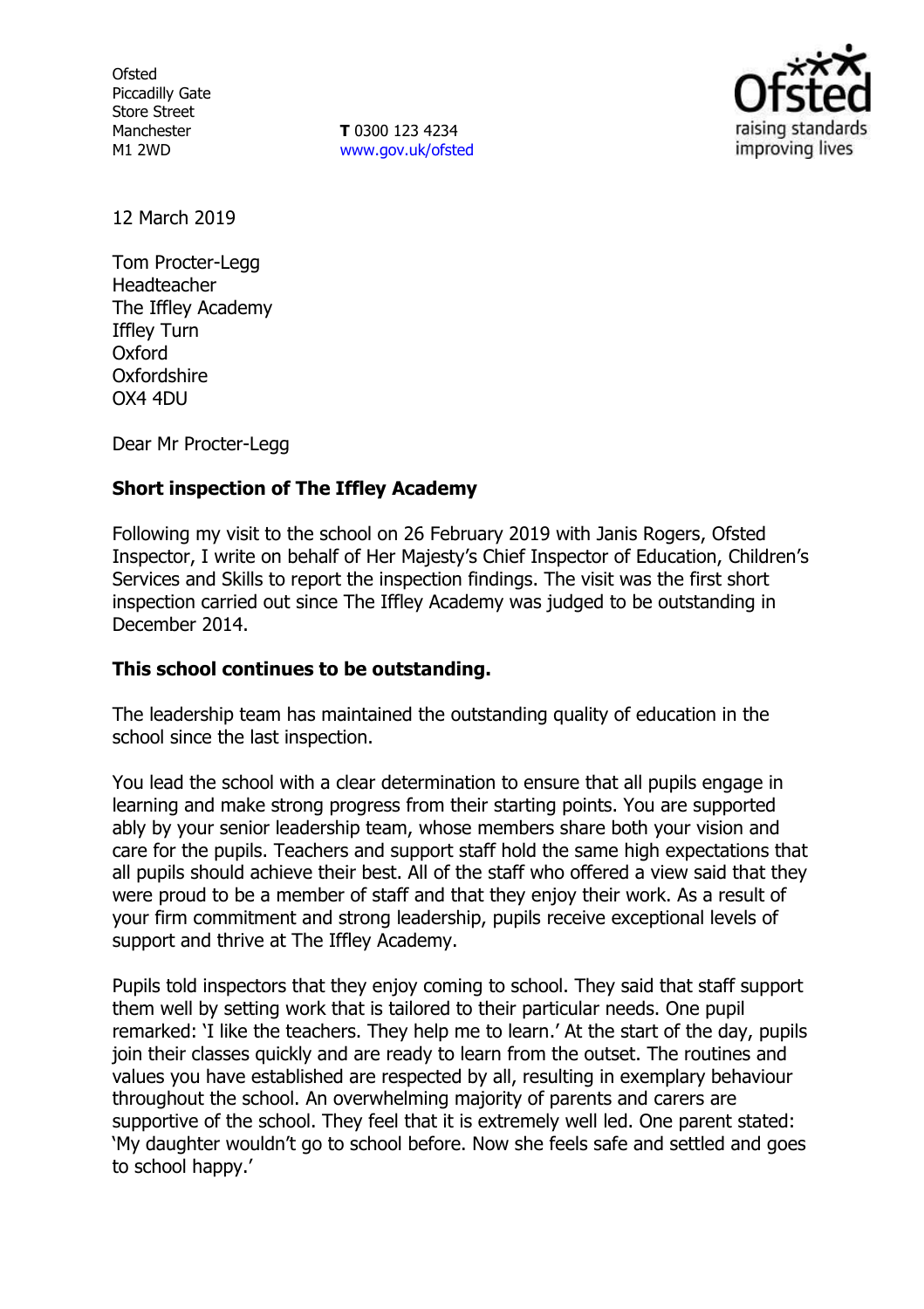

Leaders and governors have successfully addressed the area identified for improvement at the previous inspection. Advances in communications with parents and the community have been made, particularly through the effective use of an application available on smart devices. In addition, several events have been held to develop even more effective links with the families served by the school.

Across all facets of the school, pupils are achieving very strongly. The curriculum is inspiring and imaginative, and teaching is typically highly effective. Lessons are carefully planned to ensure that pupils can access learning at an appropriate level for them. There is a strong focus on restorative practices that permeates through school, creating a calm, reflective and understanding atmosphere. Successes of all kinds are celebrated. When challenges of all types arise, pupils and staff work together diligently to overcome them.

## **Safeguarding is effective.**

The leadership team has ensured that all safeguarding arrangements are fit for purpose. The single central record details accurately the robust pre-employment and background checks carried out on staff and other adults before they are engaged to work in the school. Adults are trained appropriately in all areas of safeguarding and know what actions to take to keep pupils safe from harm.

The designated safeguarding lead and the safeguarding team work effectively with other agencies to make sure that pupils are safe. Staff maintain useful relationships with a range of other professionals to support highly vulnerable pupils. You proactively seek advice from expert sources whenever you identify opportunities to build on your already effective practice.

You and your staff show the strongest possible commitment to ensuring pupils' wellbeing. Pupils say that they feel safe and know how to keep themselves safe. They know who to speak to if they have a concern.

# **Inspection findings**

- During the inspection, we looked at leaders' actions to ensure that all aspects of safeguarding are effective, including attendance. We also considered how effectively leaders work with other professional bodies and the community, including parents and carers, to ensure that all pupils make strong progress from their starting points. We evaluated how well the governing body holds leaders to account for the current success of the school.
- Leaders are diligent in ensuring that all pupils are safe. A rigorous assessment of each individual pupil's needs is carried out and reviewed frequently, resulting in the implementation of highly effective plans. These plans are skilfully tailored to maximise progress, both pastorally and academically. Key staff challenge absence, and expectations are high. Monitoring routines are robust. When pupils do not attend school, staff work determinedly to find out why they are absent and to establish where they are. Pupils respond well to this high level of care, and many are attending more regularly. Leaders work hard to involve outside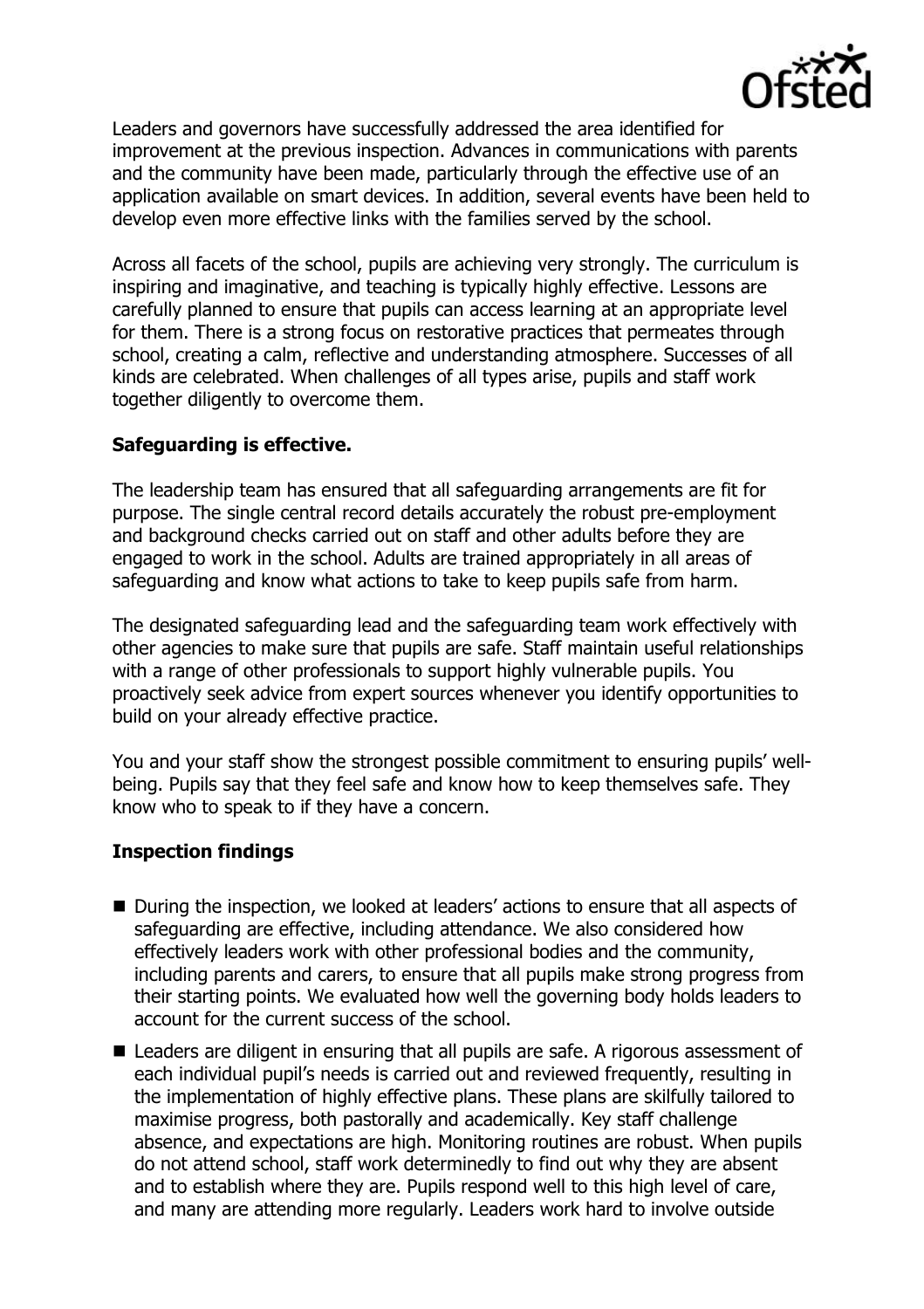

agencies, and rigorously follow up necessary actions.

- You have designed a curriculum that focuses directly on pupils' learning needs, and which has transformed learning. For example, in an English lesson inspectors observed pupils using a variety of activities and resources to develop their skills. They took part with enjoyment and confidence. In addition, middle leaders are taking an increasingly important role in developing and refining what is taught within the different learning galleries.
- Additional funding, including pupil premium, is used effectively to remove the barriers to learning for pupils who are disadvantaged. Leaders robustly assess the effectiveness of their plans and review them frequently. When required, they take swift and appropriate action to ensure that all specific funds are used to maximum effect.
- You have a strong, passionate and committed governing body. Governors bring a range of skills to the strategic leadership of the school. Their wider knowledge and expertise have enabled you to improve accountability at all levels and have helped to raise standards. Despite this, you have correctly recognised that the recruitment of additional governors will help meet the increasing demands on those already in place, particularly given the speed of growth within the multiacademy trust.
- Members of the governing body are rigorous in their pursuit of high standards. They challenge leaders during scheduled meetings and visit the school regularly to check the validity of leaders' reports. Like senior leaders, governors have an accurate understanding of the school's strengths and are keen to search for methods of improvement. They appreciate the work of staff and are keen to support you with the school's next steps.

## **Next steps for the school**

Leaders and those responsible for governance should ensure that:

 $\blacksquare$  they continue to share their expertise within the trust, while ensuring that key staff can maintain their current high standards.

I am copying this letter to the chair of the governing body, the chair of the board of trustees, the regional schools commissioner and the director of children's services for Oxfordshire. This letter will be published on the Ofsted website.

Yours sincerely

Gary Tostevin **Ofsted Inspector**

## **Information about the inspection**